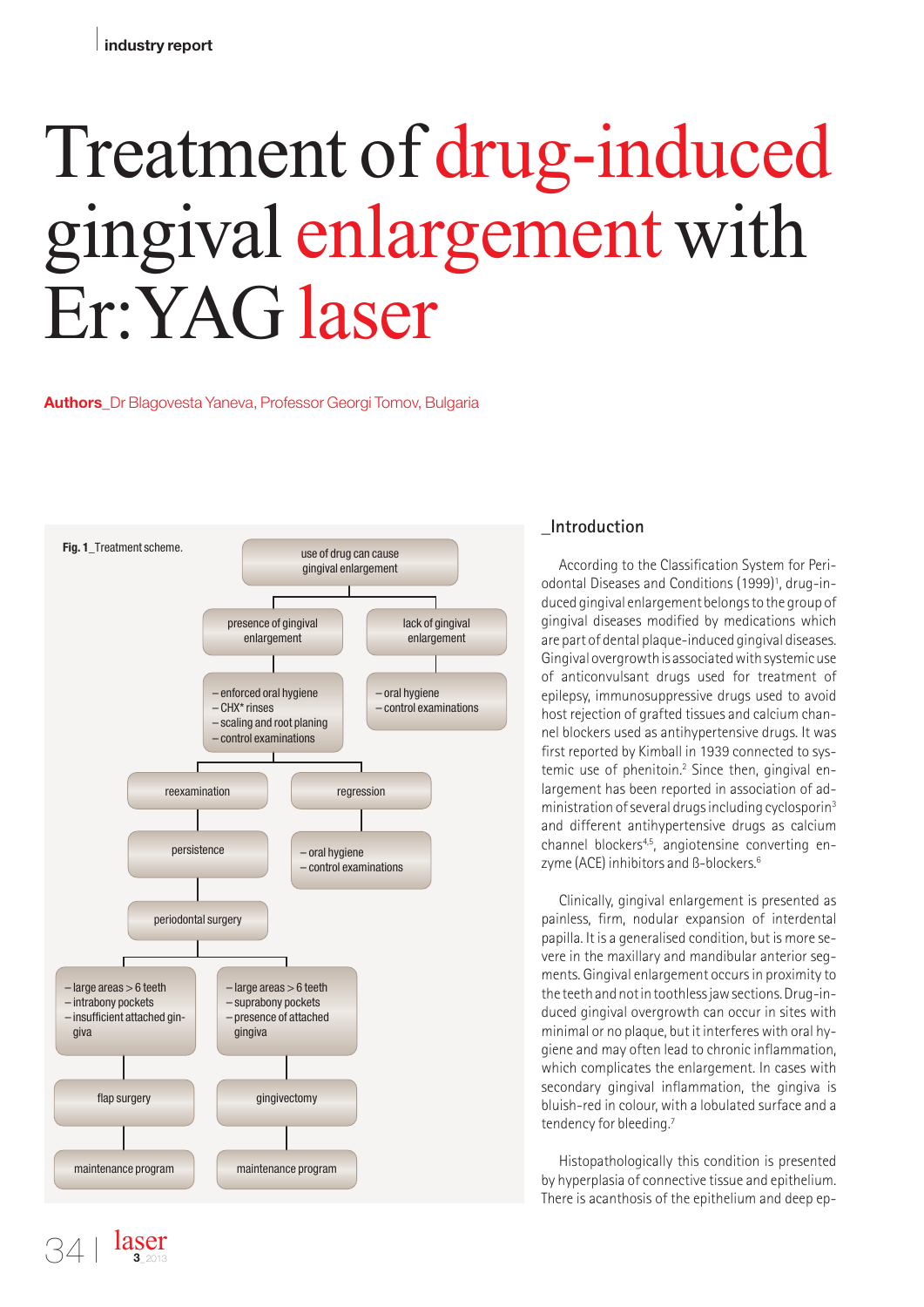

ithelial ridges are penetrating into the subepithelial connective tissue. <sup>8</sup> The connective tissue presents many blood vessels and inflammatory cells. But the target cells in this disease are the fibroblasts and there is proliferation of fibroblasts and increased formation of collagen fibres.

#### **\_Treatment modalities for gingival enlargement**

The possibility of drug substitution must be discussed with the physician of the patient. Subsequently, a treatment scheme as can be seen in Figure 1 should be considered (adapted from Carranza's Clinical Periodontology).

### **\_Surgical treatment**

Surgical intervention is the most frequent management strategy for gingival enlargement caused by drugs. <sup>10</sup> Gingivectomy was firstly introduced by Robicsek in 1884<sup>11</sup>, but the procedure that is employed today was first described by Goldman in 1951. <sup>12</sup> Following the rules of the procedure, bleeding points are marked first with probes and then the incision is performed apically from these points in coronal direction. The aim of the procedure is to move out the gingival tissue above the bone crest without touching it and without operating on the bone.The standard gingivectomy procedure is performed with scalpels and periodontal knives.

Later, other techniques were reported like tissue removal by using caustic chemicals<sup>13</sup>, gingivectomy by electrosurgery<sup>14</sup>, gingivectomy by cryosurgery<sup>15</sup> and gingivectomy by lasers. <sup>16</sup> Different types of laser systems can be used in gingivectomy procedures, like CO<sub>2</sub>, diode, Nd:YAG, and Er:YAG. All of them interact in different ways with biological tissues depending on their wavelength.<sup>17</sup>

The Er:YAGlaser hasthe best absorption inwater molecules and thusis particularlywellsuited forthe treatment of soft tissue such as the gingiva. <sup>18</sup> In contrast to other laser systems, the Er:YAG does not have haemostatic properties, but the healing process after Er:YAG laser surgery is faster, without thermal damage, necrosis etc. 19

- **Fig. 2**\_Initial clinical situation. **Fig. 3**\_After professional oral hygiene.
- **Fig. 4**\_Before gingivectomy.
- **Fig. 5**\_Immediately after laser gingivectomy.
- **Fig. 6**\_One day after laser gingivectomy.

**Fig. 7**\_One week after laser gingivectomy.

**Fig. 8**\_Six months after laser gingivectomy. **Fig. 9**\_Two months later. **Fig. 10**\_Six months after laser gingivectomy.

 $\frac{\text{laser}}{\text{s}_{2013}}$  | 35

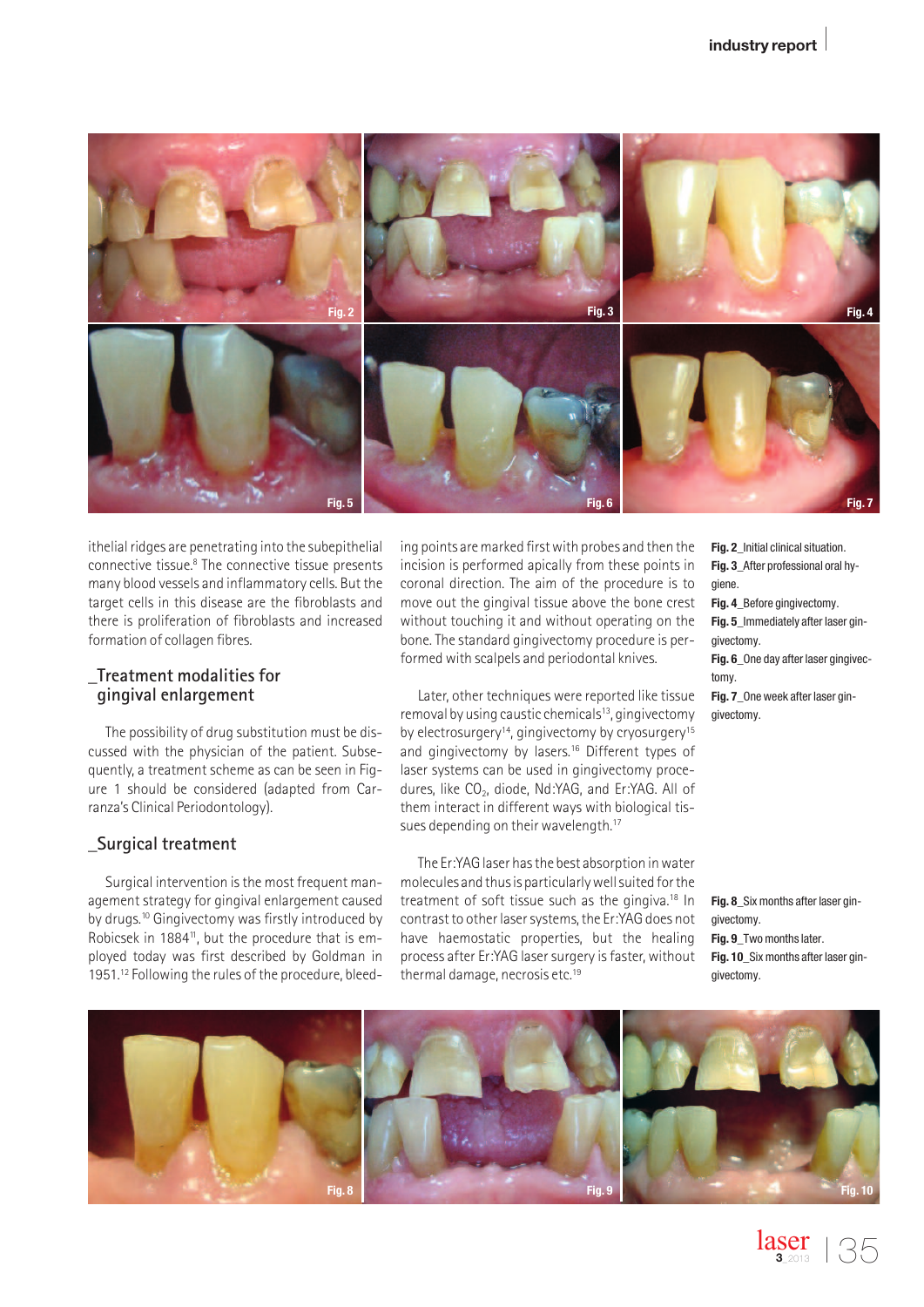

**Fig. 11**\_Before gingivectomy. **Fig. 12**\_One week after laser gingivectomy. **Fig. 13**\_Two months later.

The present report deals with Er:YAG laser surgical treatment of two patients with drug-induced gingival hyperplasia. We assess the treatment results and follow-ups, and investigate the technique to: (a) maximize the precision of the gingival surgery; (b) control postoperative pain after the excision of the hypertrophic gingival tissue; (c) reduce the frequency of relapse in the treated area; and (d) ensure a rapid and compliant postoperative course

## **\_Clinical cases**

Two patients aged 67 and 73 with complaints of gingival enlargementwere referred to the department of Periodontology, Medical University, Plovdiv. Besides gingivalhyperplasia,theyreportedalsobleedinggums, halitosis and inability for good oral hygiene. The patients' medical history revealed systemic use of ACE inhibitors (Prestarium 2.5 mg and Co-Enalapril 20 mg/12.5 mg) for antihypertensive treatment.

The intraoral examination revealed generalised, grade II gingival enlargement <sup>20</sup> in the anterior segment ofthemandible (case I and case II) and themaxilla (case II).There was a high score of debris and calculus index according to Greene-Vermillion index. 21 The gingiva showed signs of inflammation as redness, bleeding on probing and suppuration. Halitosis was also detected. The measurement of pocket probing depth revealed deep pockets of about 7-8 mm (Figs.  $2 - 14$ ).

**Fig. 14**\_Six months after laser gingivectomy.

> laser **3**\_2013



## **\_Management of the patients**

Before treatment, a written consent was obtained from the patients and their physicians reported no contraindications for dental procedures. Then, the patients were instructed for intensive oral hygiene including tooth brushing two times a day, rinsing with 0.2% CHX solution and diluted 3%  $H<sub>2</sub>O<sub>2</sub>$ . They were also instructed to use additional oral hygiene tools like interdental brushes and flossing once daily. The initial treatment phase also included ultrasonic cleaning with Piezon Master 400 (EMS, Switzerland). Scaling and root planning with Gracey curettes (Hu Friedy, USA) was performed in one week.

Persistent gingival enlargement was evident after one month and laser gingivectomy was performed in two to four sessions (depending on the treated area) with one week interval between sessions.

### **\_Laser gingivectomy**

Gingivectomy was performed by Er:YAG laser (LiteTouch™, by Syneron DentalLasers, Israel) atthe following settings: 200 mJ, 18 Hz, 3-4 water spray level. External bevel gingivectomy with tip (0.4 x 17 mm) was performed. Only 10% Lidocaine spray was used forlocal anaesthesia. An excisional biopsywas taken during gingivectomy, which was fixed in 10% formalin solution and referred for pathological examination (Fig. 15).The level of pain and discomfort during the treatment and healing period was assessed by visual analog scale (VAS).

## **\_Results**

The Er:YAG laser ablated the soft tissue easily and effectively and the procedure was performed with local anaesthesia only. Although the Er:YAG laser does not possess good haemostatic action, there was no excessive bleeding during and after the gingivectomy. Healing and the patients' subjective assessment were estimated one day, one week and one month after the procedures. The healing process pro-